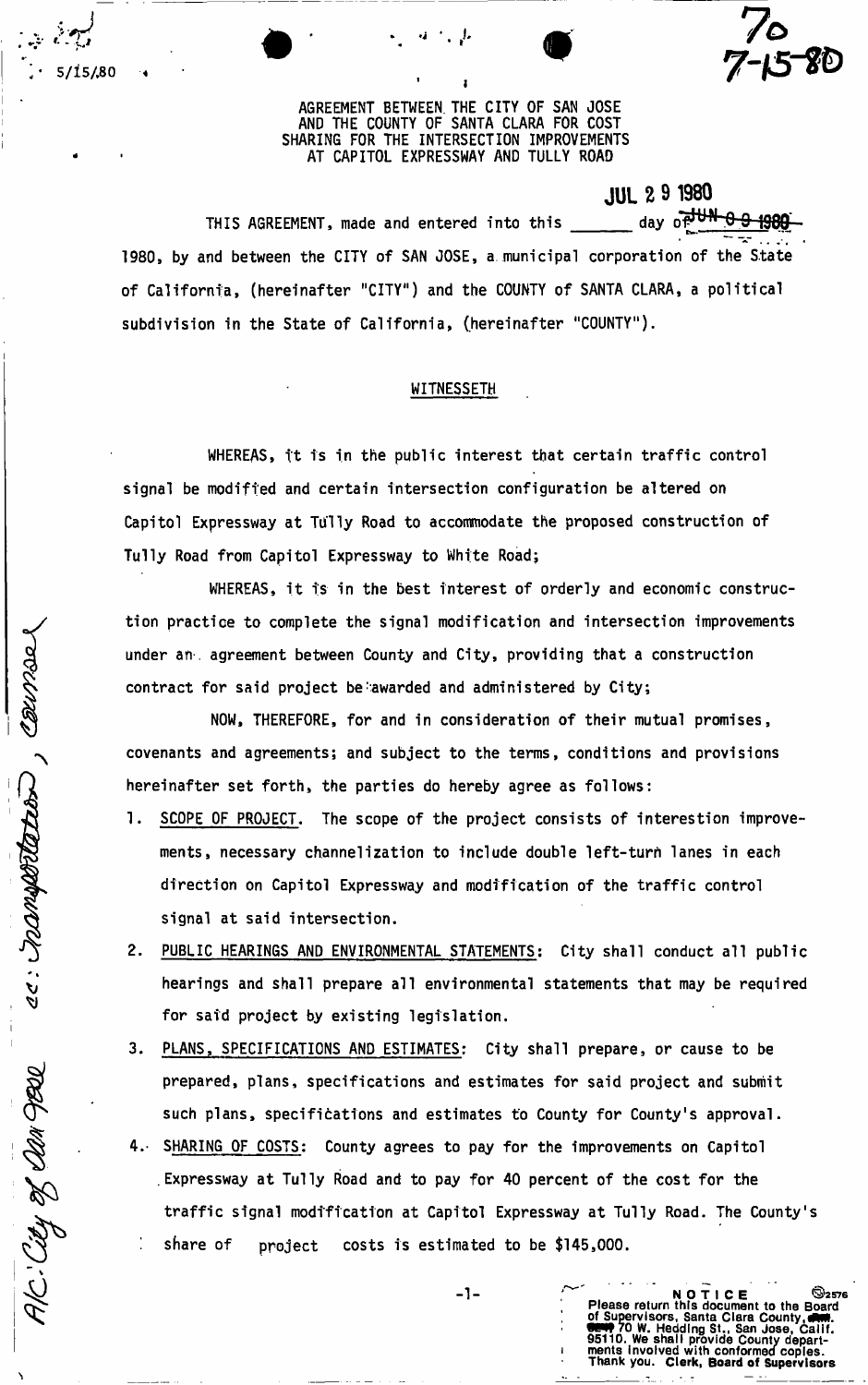5. PREPAYMENT: Thirty (30) days before the advertisement for bids and upon request by the City, the County shall pay to City the County's share of the estimated total project cost. The estimated County's share for said project is \$145,000.

 $\bullet$  •  $\bullet$  •  $\bullet$  •  $\bullet$ 

**•I** 

- 6. AWARD OF CONTRACT: After County has approved the project plans and specifications, City shall advertise for bids for project construction, award a contract therefor, and supervise the construction to completion except that County will inspect the construction activities on Capitol Expressway.
- 7. MAXIMUM COUNTY SHARE: It is mutually agreed, that County's share of the project costs shall not exceed \$165,000. In the event County's share does exceed said amount, City shall notify County and request the County Board of Supervisor's authorization for additional County participation in said project.
- 8. LIABILITY INSURANCE: City agrees to require any contractor engaged to perform said project to take out and maintain in full force and effect during the construction of said project for which he is so engaged and until the acceptance of said project by City, a policy of public liability and property damage insurance insuring City, its officers and employees and County, its officers and employees, in connection with the construction of said project. The terms, provisions and conditions of such policy shall be those which » the City normally requires in connection with the type of construction contemplated for said project; provided, however, that City agrees to require such contractor to name County, its officers and employees as co-insured on such policy.
- 9. PROJECT COSTS: As used in this agreement, the term "project costs" of said project shall mean the sume total of all construction costs and expenditures made by City and County in connection with said project. Construction costs are for demolition of certain existing road features; construction of new intersection; and type 26 standards with 45 foot mastarm, including new conduit and rewire of intersection, modification of signal controller and cabinet. Expenditures include, but not limited to, costs and expenses for engineering, preparation of plans and specifications, publication, advertising and printing.
- 10. FINAL ACCOUNTING: Upon completion of the project, City shall pay the final construction costs of said project and shall prepare and furnish to County a final accounting of the total costs of said project. Said accounting shall show the final construction costs of said project in its entirety.
- 11. ADJUSTMENT OF COSTS: Upon completion of the project and final allocation

**- 2 -**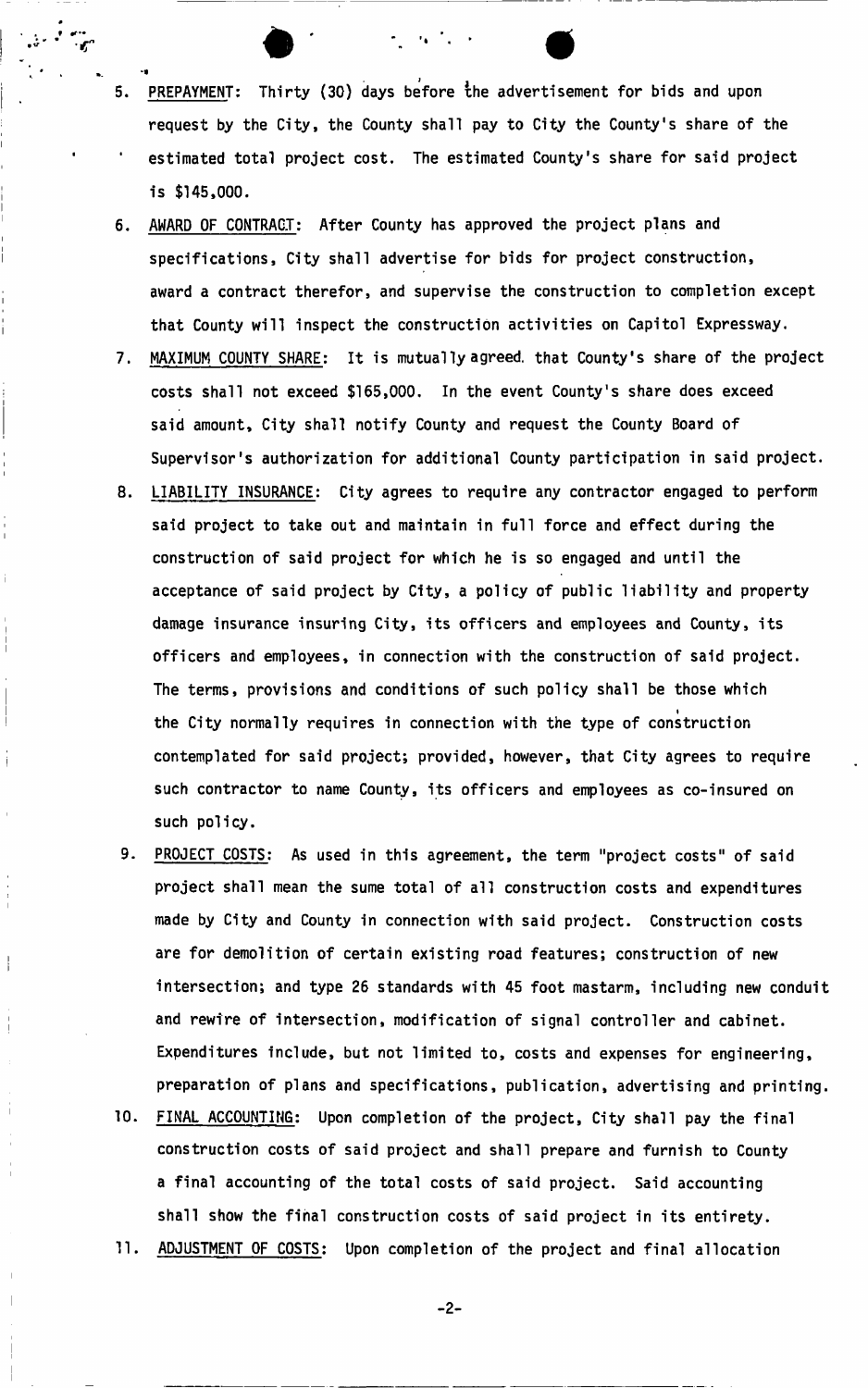, of costs, in the event that County's share of project costs is less than its initial deposit, reimbursement shall be made to County within 30 days after the final accounting by the City. In the event that County's share exceeds its initial deposit, County shall pay to City the difference.

- $12.$  ADMINISTERING AGENT: In the exercise of this agreement, City shall be the administering agency and, as such, shall possess all powers common to both City and County which may be necessary to effectuate the purpose of this powers. County hereby give extraterritorial powers to City for construction
	- 13. 13. MAINTENANCE: Upon completion of construction, said modified signal shall be agreement on the operation and maintenance of expressway signals.
	- 14. hold hold harmless: it is mutually understood and agreed: it is mutually understood and agreed: it is mutually understood and agreed: it is mutually understood and agreed: it is mutually understood and agreed: it is mutual

, where  $\frac{1}{2} \sum_{i=1}^n \frac{1}{2} \sum_{j=1}^n \frac{1}{j!} \sum_{j=1}^n \frac{1}{j!} \sum_{j=1}^n \frac{1}{j!} \sum_{j=1}^n \frac{1}{j!} \sum_{j=1}^n \frac{1}{j!} \sum_{j=1}^n \frac{1}{j!} \sum_{j=1}^n \frac{1}{j!} \sum_{j=1}^n \frac{1}{j!} \sum_{j=1}^n \frac{1}{j!} \sum_{j=1}^n \frac{1}{j!} \sum_{j=1}^n \frac{1}{j!} \sum$ 

- (a) That neither County nor any officer or employee thereof, shall be (a) That neither County nor any officer or employee thereof, shall be responsible for any damage or liability occurring by reason of anything done or omitted to be done by City under or in connection with any work, authority or jurisdiction delegated to City under this agreement. It is also understood and agreed that, pursuant to Government Code Section also understood and agreed that, pursuant to Government Code  $\sigma$  Section  $\sigma$ 895.4, City shall fully indemnify and hold County harmless from any 895.4, City shall fully indemnify and hold County harmless from any liability imposed for injury (as defined by Government Code Section 810.8) occurring by reason of anything done or omitted to.be done by City under this agreement under or in connection with any work, authority or jurisdiction delegated to City under this agreement. diction delegated to City under this agreement.
- (b) That neither  $\mathcal{L}(\mathcal{L})$  That neither  $\mathcal{L}(\mathcal{L})$  and shall become thereof, shall become thereof, shall become done or omitted to be done by County under or in connection with any done or omitted to be done by County under or in connection with any work, authority or jurisdiction delegated to County under this agreement. work, authority or jurisdiction delegated to County under this agreement. It is also understood and agreed that, pursuant to Government Code Section It is also understood and agreed that, pursuant to Government Code Section 895.4, County shall fully indemnify and hold City harmless from any liability imposed for injury (as defined by Government Code Section 810.8) liability imposed for injury (as defined by Government Code Section 810.8) occurring by reason of any thing done or omitted to be done by  $C$  any  $C$  or omitted to be done by  $C$
- 15. TERMINATION: In the event that a contract for the construction of the project pursuant to Paragraph 5 herein, with respect to said project

-3-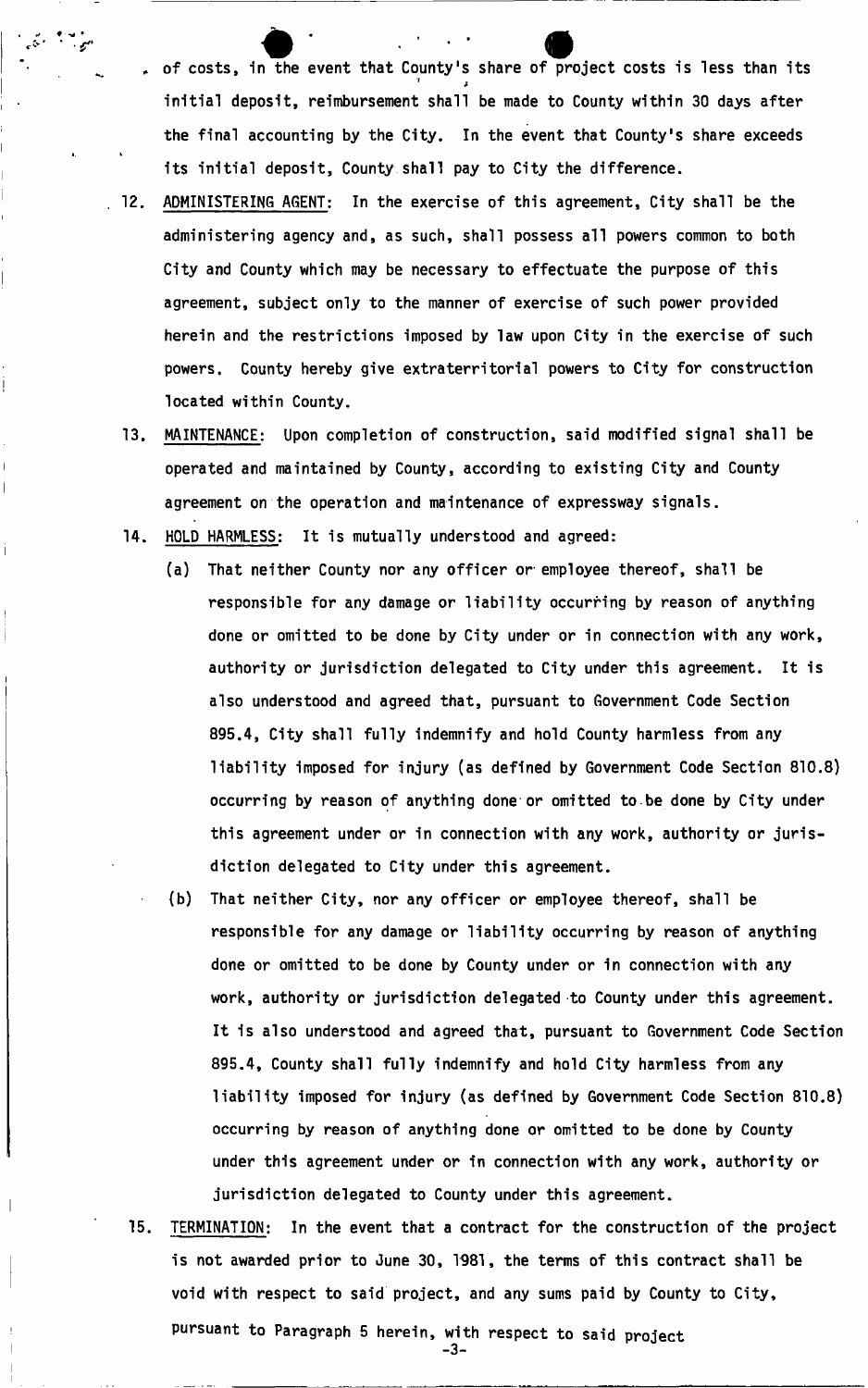shall be forthwith refunded, except that preliminary engineering costs **1** *<i>i i* attributable to the County's share of the improvements for said project, if any, shall be deducted from such sum to be refunded to County.

*»*  16. RECORDS AND ACCOUNTS: City and County shall keep, maintain and render available for inspection by each other or each other's authorized representatives, records and books which will provide a complete and accurate account of all costs, fees and expenditures made by City and County on said project.

IN WITNESS WHEREOF, the parties hereto have executed this agreement as of  $7440.91980 - 1980$ . **JUL 2 9 1980** 

"CITY"

•. A *%* -

CITY OF SAN JOSE, a municipal Corporation

Helen E: Jackson

APPROVED AS TO FORM:

(. titk

 $\sim$   $\mu$ 

**Assistant** City Attorney

ATTE**N**: **DONALD M**-RAINS, C *K. M^^ <sup>s</sup>*

"COUNTY"<br>COUNTY OF SANTA CLARA, a political subdivisión the State of *Paliforpia* 

**Altherson** Board of Supervisors

*J <sup>U</sup> <sup>N</sup> <sup>9</sup>* **1980** 

Ë

APPROVED AS TO FORM:

 $\sim$  County Counser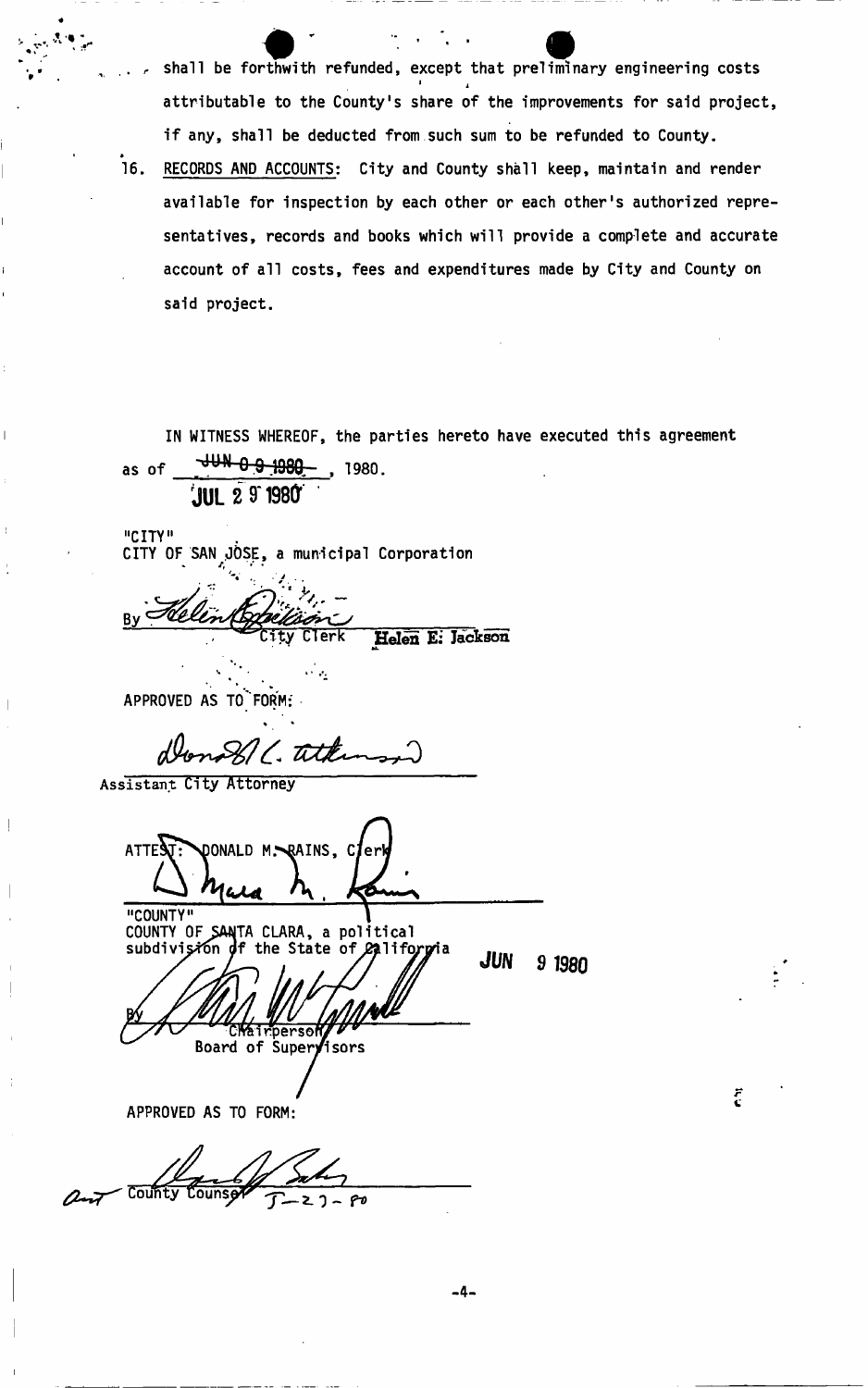RECEIVED<br>BY CITY CLERK JUN  $25$   $\phi$  36 AM '80

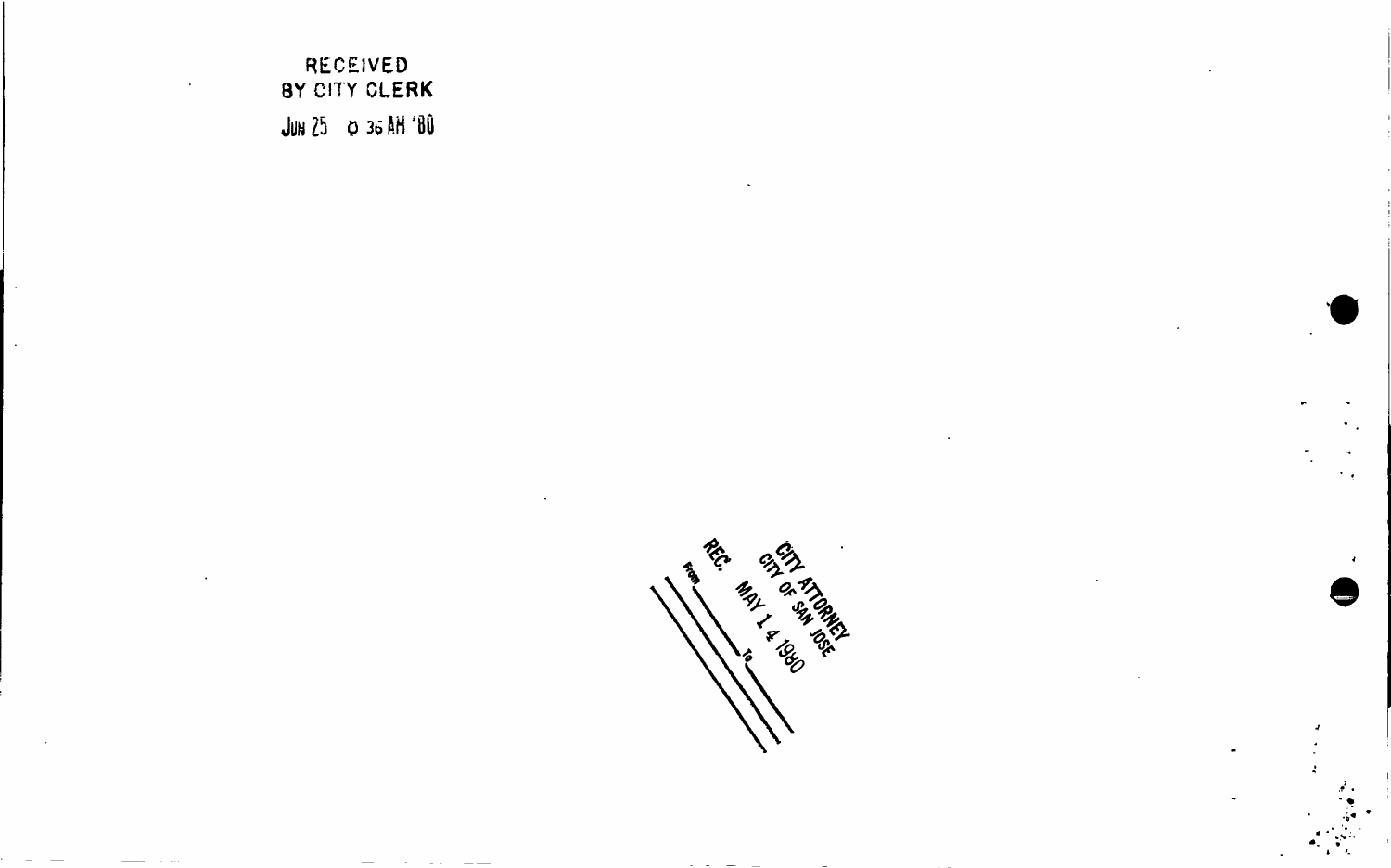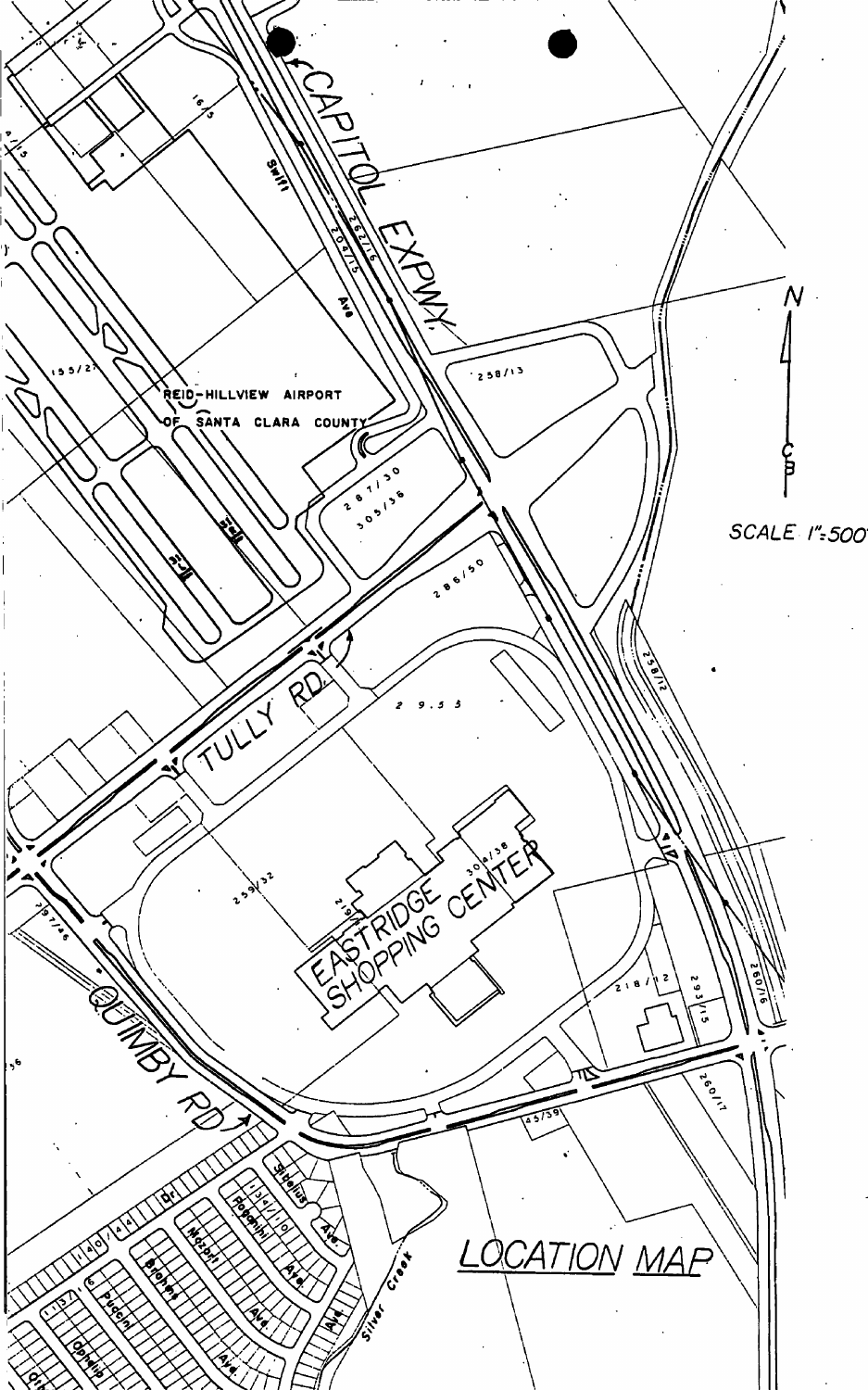| <b>County of Santa Clara</b>   |                                         | <b>Transpiring that the</b><br>1555 Berger Drive<br>San Jose, Cailfornia 95112 |
|--------------------------------|-----------------------------------------|--------------------------------------------------------------------------------|
| <b>California</b><br>$\bullet$ |                                         |                                                                                |
|                                | TRANSMITTAL MEMORANDUM                  | $S.D.$ $3$                                                                     |
|                                | Page 1 of 2                             | DATE: May 13, 1980                                                             |
| COUNTY BOARD OF SUPERVISORS:   | Agenda Date June 9, 1980                | Item No.                                                                       |
| TRANSIT DISTRICT BOARD:        | Agenda Date                             | Item No.                                                                       |
| TRANSPORTATION COMMISSION:     | Agenda Date                             | Item No.                                                                       |
| 了끼<br>FROM:                    | LOU MONTINI, TRANSPORTATION DEVELOPMENT |                                                                                |

SUBJECT: COST SHARING AGREEMENT BETWEEN THE CITY OF SAN JOSE AND THE COUNTY OF SANTA CLARA FOR THE INTERSECTION IMPROVEMENTS AT CAPITOL EXPRESSWAY AND TULLY ROAD

## Recommended Action

Approve the cost sharing agreement with the City of San Jose for the intersection improvements at Capitol Expressway and Tully Road. There is sufficient money in the current County Road Fund under line item.2890, Expressway System TSM Improvement Program". The cost of the total project is estimated at \$400,000. The County's share is estimated at \$165,000; the cost to the City is estimated to be \$235,000.

## Reasons for Recommendation

Under the proposed agreement the City will pay for the improvement of Tully Road including double left turns, and the County will pay for the improvement of Capitol Expressway including double left turns at the intersection .

These improvements will substantially reduce traffic congestion at this intersection.

Constructing these improvements as part of one overall improvement rather than by two or three separate projects is expected to result in cost savings and less inconvenience to the traveling public.

### Background

1 008

The City of San Jose is newly constructing the portion of Tully Road between Capitol Expressway and White Road. This construction is a result of the development of Lake Cunningham Park and a large housing development.

| APPROVED: DIRECTOR IN |  |  |
|-----------------------|--|--|
| COUNTY EXECUTIVE_     |  |  |

 $\sim$   $\sim$  0 9 1980

**An Equal Opportunity Employer**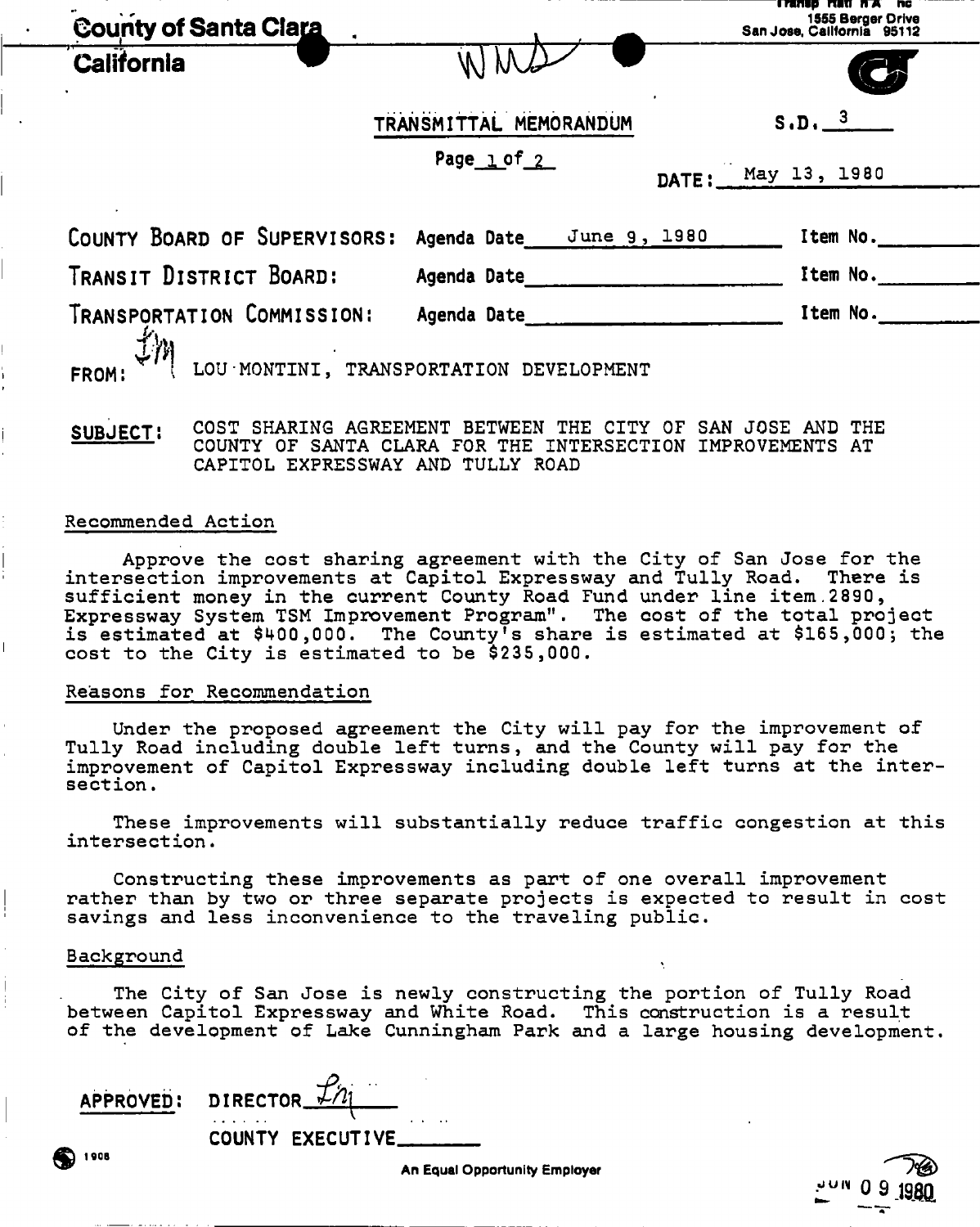**Page 2 of 2** 

**DATE**: Mav 13 , 1980

 $\bullet$ 

## **COUNTY BOARD OF SUPERVISORS AGENDA DATE;** June 9, 1980

## **TRANSIT DISTRICT BOARD AGENDA DATE:**

## **TRANSPORTATION COMMISSION AGENDA DATE J**

**SUBJECT:** COST SHARING AGREEMENT BETWEEN THE CITY OF SAN JOSE AND THE COUNTY OF SANTA CLARA FOR THE INTERSECTION IMPROVEMENTS AT CAPITOL- EXPRESSWAY AND TULLY ROAD

### Consequences of Negative Action:

The improvements will have to be constructed as part of two or three separate projects at a substantially higher cost to both City and County. Also there would be a longer construction period together with greater inconvenience to the general public.

#### Steps following Approval

Please return two fully executed copies to Werner Schroeder of Transportation Development Division of the Transportation Agency who will forward them to the City of San Jose for further approval. One fully executed copy will be returned for the Board's file.

LM:WS:vlt

attachments